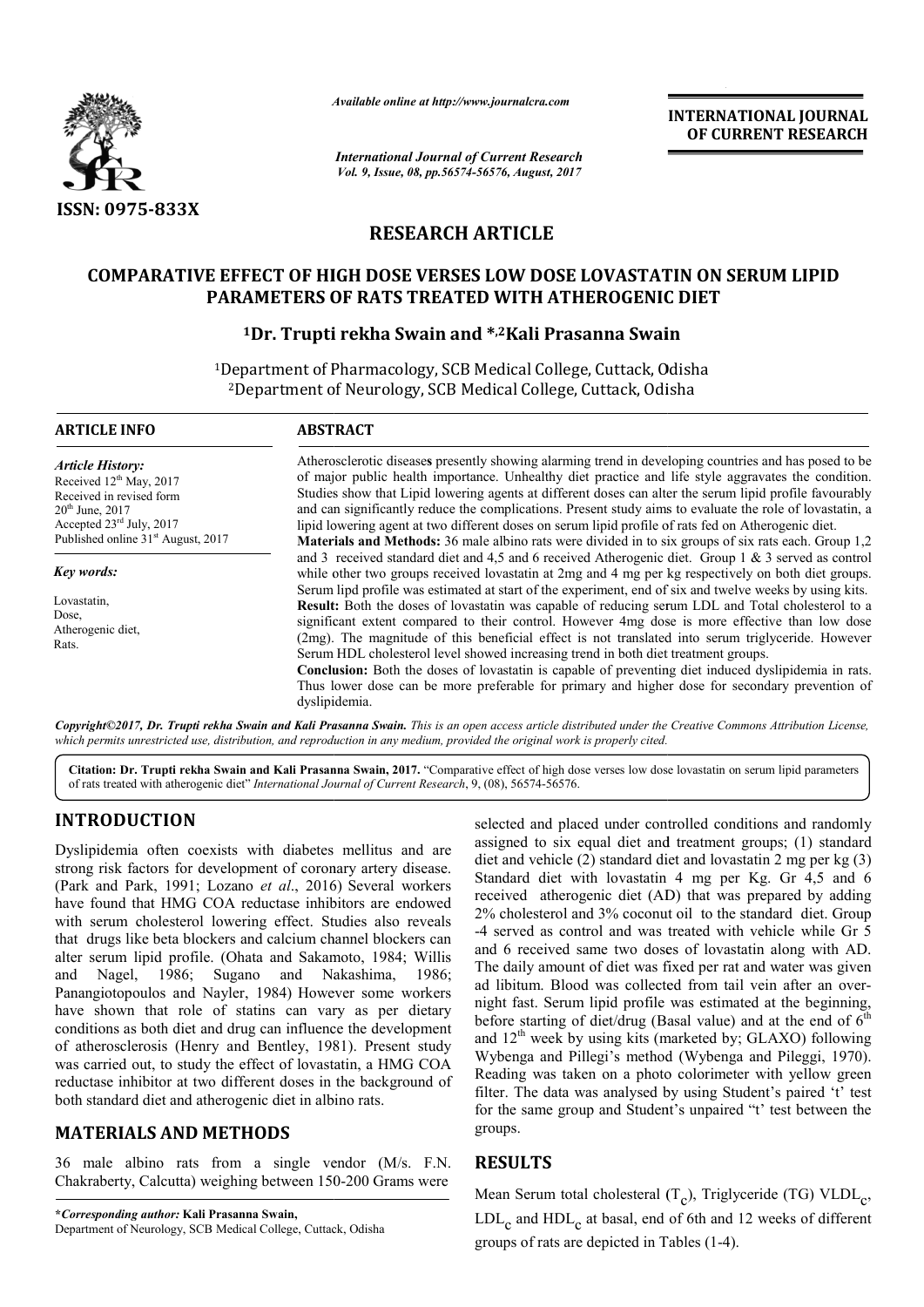|                                                                 |                      | Sr Cholesterol in mg/dl |                      |                      |  |
|-----------------------------------------------------------------|----------------------|-------------------------|----------------------|----------------------|--|
| <b>GROUPS</b>                                                   | TREATMENT(Diet/Drug) | <b>BASAL</b>            | 6Week                | 12Week               |  |
| $Gr-1$                                                          | SD(Control)          | $51.80 \pm 1.3$         | $53.50 \pm 1.26$     | $54.33 \pm 1.09$     |  |
| $Gr-2$                                                          | SD+Lova2mg/kg        | $53.53 \pm 0.8$         | $62.67\pm0.62$       | $50.17\pm 0.54$      |  |
| $Gr-3$                                                          | $SD+Lova4mg/kg$      | $49.50 \pm 1.26$        | 48.67 $\pm$ **b 0.49 | $46.56c**0.5$        |  |
| $Gr-4$                                                          | AD(Control)          | $49.50 \pm 1.09$        | $84.54\pm3.05$       | $128.6 \pm 2.14$     |  |
| $Gr-5$                                                          | $AD+Lova2mg/kg$      | $49.00 \pm 0.63$        | $52.33**+0.67$       | $52.50***\pm 0.56$   |  |
| $Gr-6$                                                          | $AD+lova4mg/kg$      | $49.83 \pm 0.54$        | $50.67\pm***1.09$    | 49.67 $\pm$ *** 0.95 |  |
| * $p<0.05$ , ** $p<0.01$ , *** $p<0.001$ compared to control    |                      |                         |                      |                      |  |
| a- $p<0.05$ , b- $p<0.01$ , c- $p<0.001$ compared between doses |                      |                         |                      |                      |  |

#### **Table 1. Effect of lovastatin on Sr. Total cholesterol in rats**

#### **Table 2. Effect of lovastatin on Serum LDL Cholesterol in rats**

|                                                                 | Sr LDL Cholesterol in mg/dl |                  |                     |                    |
|-----------------------------------------------------------------|-----------------------------|------------------|---------------------|--------------------|
| <b>GROUPS</b>                                                   | TREATMENT(Diet/Drug)        | <b>BASAL</b>     | 6Week               | 12Week             |
| $Gr-1$                                                          | SD(Control)                 | $26.87 \pm 1.14$ | $28.08 \pm 1.3$     | $28.62 \pm 1.19$   |
| $Gr-2$                                                          | $SD+Lova2mg/kg$             | $25.02 \pm 1.01$ | $24.48 \pm 2.12$    | $23.62 \pm 1.07$   |
| $Gr-3$                                                          | $SD+Lova4mg/kg$             | $29.58 \pm 1.17$ | $28.38 \pm 1.13$    | $20.10**+1.47$     |
| $Gr-4$                                                          | AD(Control)                 | $27.63 \pm 1.49$ | $93.08 \pm 1.89$    | $125.83\pm4.21$    |
| $Gr-5$                                                          | $AD+Lova2mg/kg$             | $30.87 \pm 0.87$ | $45.28\pm***$ 1.95  | $43.45\pm***1.99$  |
| $Gr-6$                                                          | $AD+lova4mg/kg$             | $32.36 \pm 1.25$ | $31.15\pm***c$ 1.09 | $29.70\pm***c0.38$ |
| * $p<0.05$ , ** $p<0.01$ ,*** $p<0.001$ compared to control     |                             |                  |                     |                    |
| a- $p<0.05$ , b- $p<0.01$ , c- $p<0.001$ compared between doses |                             |                  |                     |                    |

#### **Table 3. Effect of lovastatin on Sr Triglyceride levels in rats**

|                                                                 |                      | Sr Triglyceride levels in mg/dl |                  |                    |  |
|-----------------------------------------------------------------|----------------------|---------------------------------|------------------|--------------------|--|
| <b>GROUPS</b>                                                   | TREATMENT(Diet/Drug) | <b>BASAL</b>                    | 6Week            | 12Week             |  |
| $Gr-1$                                                          | SD(Control)          | $79.80 \pm 3.49$                | $79.48 \pm 3.66$ | $81.15 \pm 4.43$   |  |
| $Gr-2$                                                          | $SD+Lova2mg/kg$      | $83.25 \pm 2.47$                | $85.90 \pm 1.85$ | 79.93±2.49         |  |
| $Gr-3$                                                          | $SD+Lova4mg/kg$      | $75.38 \pm 3.23$                | $74.88 \pm 3.36$ | $67.85* \pm 2.79$  |  |
| $Gr-4$                                                          | AD(Control)          | $71.78 \pm 3.45$                | $86.58 \pm 1.94$ | $105.93\pm*2.08$   |  |
| $Gr-5$                                                          | $AD+Lova2mg/kg$      | $81.47 \pm 3.28$                | $79.00 \pm 3.21$ | $95.33\pm$ ** 2.45 |  |
| $Gr-6$                                                          | $AD+lova4mg/kg$      | $90.05 \pm 2.5$                 | $86.33 \pm 1.99$ | $81.93\pm b 1.82$  |  |
| * p<0.05, ** p<0.01, *** p<0.001 compared to control            |                      |                                 |                  |                    |  |
| a- $p<0.05$ , b- $p<0.01$ , c- $p<0.001$ compared between doses |                      |                                 |                  |                    |  |

| Table 4. Effect of lovastatin on Serum HDL Cholesterol in rats |  |
|----------------------------------------------------------------|--|
|----------------------------------------------------------------|--|

|                                                                 |                      | Sr HDL Cholesterol in mg/dl |                  |                     |  |
|-----------------------------------------------------------------|----------------------|-----------------------------|------------------|---------------------|--|
| <b>GROUPS</b>                                                   | TREATMENT(Diet/Drug) | <b>BASAL</b>                | 6Week            | 12Week              |  |
| $Gr-1$                                                          | SD(Control)          | $27.18 \pm 1.54$            | $24.4 \pm 1.37$  | $23.20 \pm 0.93$    |  |
| $Gr-2$                                                          | $SD+Lova2mg/kg$      | $31.88 \pm 1.59$            | $31.13\pm*1.22$  | $31.75\pm$ ** 0.4   |  |
| $Gr-3$                                                          | $SD+Lova4mg/kg$      | $30.10 \pm 0.55$            | $31.27\pm*0.83$  | $31.60\pm**0.49$    |  |
| $Gr-4$                                                          | AD(Control)          | $29.96 \pm 1.66$            | $25.85 \pm 2.17$ | $21.93 \pm 0.99$    |  |
| $Gr-5$                                                          | $AD+Lova2mg/kg$      | $27.93 \pm 1.21$            | $30.53 \pm 0.71$ | $31.22 \pm ** 1.19$ |  |
| $Gr-6$                                                          | $AD+lova4mg/kg$      | $28.92 \pm 1.63$            | $30.88 \pm 0.93$ | $33.36\pm$ **1.01   |  |
| * p<0.05, ** p<0.01, *** p<0.001 compared to control            |                      |                             |                  |                     |  |
| a- $p<0.05$ , b- $p<0.01$ , c- $p<0.001$ compared between doses |                      |                             |                  |                     |  |

In control rats on standard diet; Serum LDL level did not alter significantly both at 6th and 12th week of observation. But both low and normal dose of lovastatin could effectively prevent the rise of Sr. LDL at 12th week. In contrast to this finding both the low and normal dose of lovastatin could effectively prevent the rise of serum LDL levels at 6th and 12 weeks. Thus preventive action of lovastatin could be more appreceated in hyper lipidemic background and at the earlier period of observation. As both 6th week value of LDL has reduced to mean 45.28 mg/dl compared to corresponding control value of 93.08 and 12 weeks the value has reduced from 125.83 to 43.45 at 12 weeks. Serum total cholesterol, showed exactly the similar partern of alteration as that of Sr.  $LDL<sub>c</sub>$  (Table-2). Only difference obsered was that high dose of lovatatin could prevent the rise of serum total cholesterol earlier i.e. at 6th week in rats treated with standard diet. Both the doses of lovantatin could effectively present the rise of total serum cholestrol at both the time of observation. Table-3, demonstrates the effect of both doses of lovastain at the 6th and 12 week. Both the doses of lovastatin, effectively prevented the

fall of serum HDL both of 6th and 12th week along with standard diet. But the same doses of lovastatin could only prevent the fall of HDL level at 12th week. This suggests that lovastatin is very effective in normalizing the serum HDL level in the background of normal lipid level. In contrast to all favourable effect, normal doses of lovastatin could only prevent the rise of serum triglyceride at 12 the week of observation in both the diet treatment groups. As 6th week value of lovastatin treatment group (86.58) almost equal to that of corresponding control (86.58mg/dl) in hyperlipidemic rats. This suggests a variable response of Lovastatin on serum triglyceride values.

#### **DISCUSSION**

In this study, attempt has been made to emphasize both the preventive and therapeutic role of statins (Lovastatin). Albino rats were made dyslipidemic by adding 2% cholesterol and cocoanut oil to the standard rat diet. This diet-induced alteration in lipid profile was confirmed in two control groups